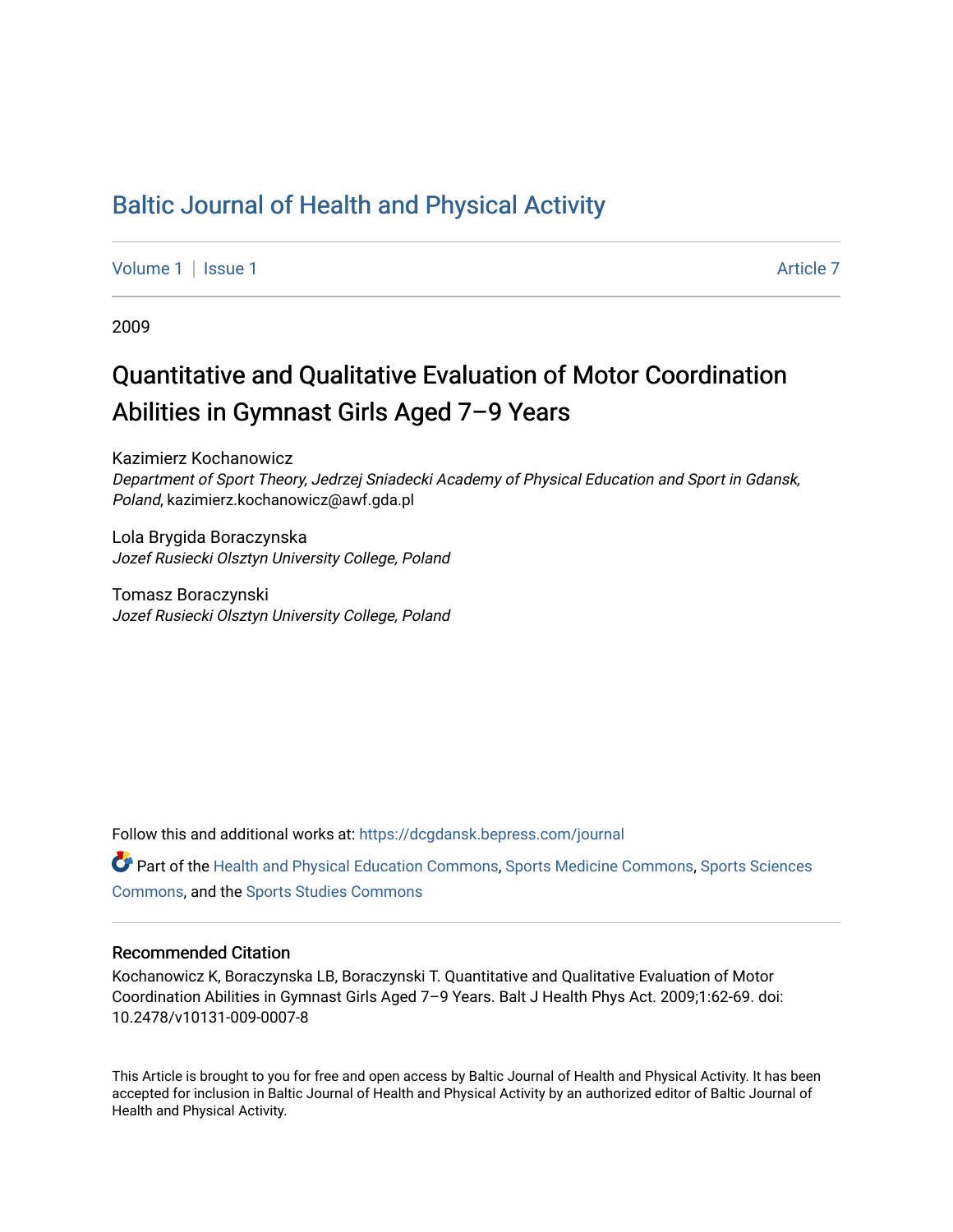| <b>Quantitative and Qualitative Evaluation</b><br>of Motor Coordination Abilities<br>in Gymnast Girls Aged 7–9 Years                                                                                                                                                                                                                                                                                                                                                                                                                                                                                                                                                                                                                                                                                                                                                     |  |  |  |  |  |
|--------------------------------------------------------------------------------------------------------------------------------------------------------------------------------------------------------------------------------------------------------------------------------------------------------------------------------------------------------------------------------------------------------------------------------------------------------------------------------------------------------------------------------------------------------------------------------------------------------------------------------------------------------------------------------------------------------------------------------------------------------------------------------------------------------------------------------------------------------------------------|--|--|--|--|--|
| DOI: 10.2478/v10131-009-0007-8                                                                                                                                                                                                                                                                                                                                                                                                                                                                                                                                                                                                                                                                                                                                                                                                                                           |  |  |  |  |  |
| Kazimierz Kochanowicz <sup>(A,C,D,E,F) 1</sup><br>Lola Brygida Boraczyńska <sup>(A,B,D,E)<sup>2</sup>, Tomasz Boraczyński<sup>(A,B,C,D,E,F) 2</sup></sup><br><sup>1</sup> Jedrzej Sniadecki Academy of Physical Education and Sport in Gdansk,<br>Poland<br><sup>2</sup> Jozef Rusiecki Olsztyn University College, Olsztyn, Poland<br>Key words: gymnastics, women, motor coordination abilities, evaluation criteria                                                                                                                                                                                                                                                                                                                                                                                                                                                   |  |  |  |  |  |
|                                                                                                                                                                                                                                                                                                                                                                                                                                                                                                                                                                                                                                                                                                                                                                                                                                                                          |  |  |  |  |  |
| <b>Abstract</b><br><b>Background:</b> The aim of the paper was to build evaluation criteria of selected motor                                                                                                                                                                                                                                                                                                                                                                                                                                                                                                                                                                                                                                                                                                                                                            |  |  |  |  |  |
| coordination abilities, useful in optimization of training in young gymnast girls,<br>at the initial stage of sport training.<br>18 gymnast girls aged 7-9 years old from the Sports School in Olsztyn took<br>part in this study. In order to evaluate selected motor coordination abilities,<br>three tests were used. The first test was taken on dynamometric platform on<br>which subjects performed the Ellipsis test four times. This test is based on<br>controlling the position of the centre of body mass using a dynamometric<br>platform. The tested person had to keep the cursor (the centre of body mass)<br>at the point moving along a prefect ellipsis on the screen. After two rehearsals<br>gymnasts were turned round ten times in a rotation chair. In the second test,<br>static balance was assessed by the Flamingo balance test (Eurofit). In |  |  |  |  |  |
| the third test the level of global coordination was measured.<br><b>Results:</b> A correlation analysis of the collected data showed statistically significant<br>correlation between individual indices. On the basis of objective quantitative<br>and qualitative information obtained in this study, norms useful in assessment<br>of the examined abilities were drawn up. A selection of valid and reliable<br>indicators helpful in objective evaluation of motor coordination abilities in                                                                                                                                                                                                                                                                                                                                                                        |  |  |  |  |  |
| gymnast girls at the initial stage of sport training was made.<br><b>Conclusions:</b> Drawn up norms of motor coordination abilities evaluation create the basics<br>for individualization of training in young gymnast girls at the initial stage of<br>sport training.                                                                                                                                                                                                                                                                                                                                                                                                                                                                                                                                                                                                 |  |  |  |  |  |
|                                                                                                                                                                                                                                                                                                                                                                                                                                                                                                                                                                                                                                                                                                                                                                                                                                                                          |  |  |  |  |  |
| Received: May 2009<br>Accepted: July 2009<br>Published: September 2009                                                                                                                                                                                                                                                                                                                                                                                                                                                                                                                                                                                                                                                                                                                                                                                                   |  |  |  |  |  |
|                                                                                                                                                                                                                                                                                                                                                                                                                                                                                                                                                                                                                                                                                                                                                                                                                                                                          |  |  |  |  |  |

Address for correspondence:

dr hab. prof. nadzw. Kazimierz Kochanowicz Academy of Physical Education and Sport, Department of Sport Theory, ul. K. Górskiego 1, 80- 336 Gdańsk, Poland Phone: +48 58 554-73-17, e-mail: kochk@awf.gda.pl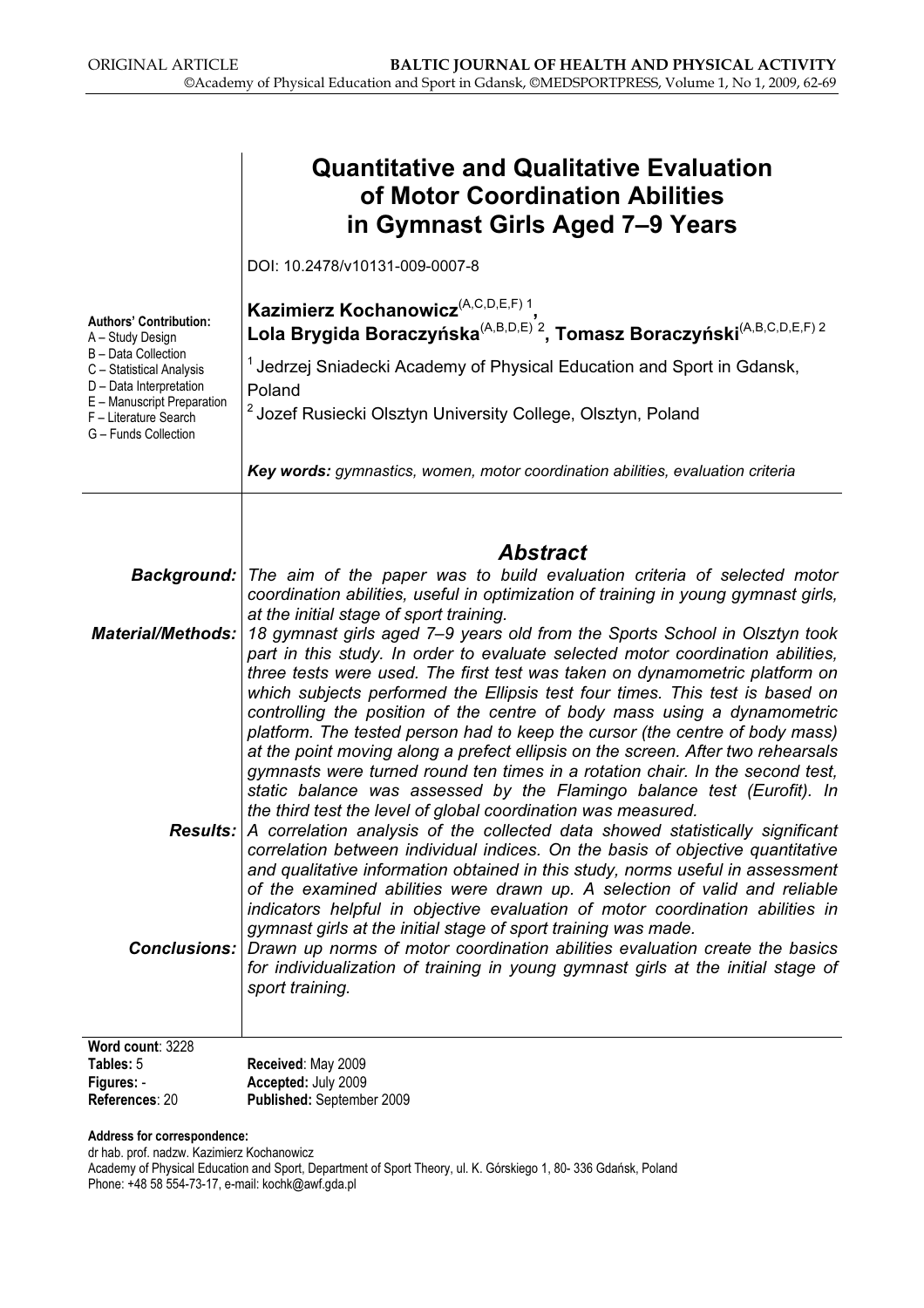#### Introduction

Guiding the competitors' training in a long-term training process is based on making use of objective evaluation of motor coordination abilities, physiological response to training loads, characteristics of mental processes, level of players' technique and preparation tactics [1, 2, 3, 4, 5, 6, 7]. Modern, computerised research tools and methods enable obtaining valid and reliable metric indices of physical fitness as well as genetic and environmental influences on athletes [1,8, 9,10]. For the sake of using many different indices, which are characterised/specified in various metric measures (centimeters, seconds, milimoles, etc.), the results of measurements are often hard to compare between one another and they are of independent nature. In this connection, a question arises: what is the level of validity and reliability of control indices applied in the evaluation of competitors' special abilities.

In literature, there are notes on using a large number of control indices, which, on the one hand, creates the possibility to diversify a group of subjects, but on the other hand, does not give reasons to create an objective, integral assessment of competitors' fitness. Attitudes which are targeted at competitors' physical fitness assessment have various metric conditions, directly connected with specific aims of control in specific conditions of research organization and measurement methods [8, 11, 12]. But in most cases they are targeted at creating quantitative and qualitative assessment of the development level of various physical and mental competitors' abilities. In everyday pedagogical practice, control organisation of every metrological attitude is realised in the following sequence: – at the first stage test results or original control measurements are statistically analysed in order to determine their validity and reliability, in accordance with aims, control tasks and specificity of the examined group (sex, age, training, sport level); – at the second stage measurement results are used to create quantitative evaluation scales ( in metric units) and qualitative (in points); – at the third stage, the final assessment of examined fitness is characterized on the basis of points sum from the whole control indices system; – at the last, fourth stage there is time to formulate final competitors' fitness assesments on the basis of obtained points sum and drawn up qualitative norms comparison. A similar stance is also presented by Sawczyn [3], Sozański [5], Sozański, Zaporozanow [6], Prusik [13] specialising in guiding and controlling grounds of a training process in professional athletics and physical education.

On the basis of the above presented grounds of training management, research aimed at widening the empirical knowledge and improvement of control process of selected gymnasts' motor coordination abilities was started, on the basis of logically chosen set of indices.

In the research, the following tasks were assigned:

– to determine the validity and reliability of every selected index in order to characterize motor coordination abilities referring to the requirements of gymnastics, the subject's age and qualifications,

– to draw up quantitative evaluation norms on the basis of objective, metric measurements for every control used,

– to draw up qualitative evaluation norms.

#### Material and Methods

18 girls aged 7–9, training gymnastics at the initial stage of sports practice in the Sports School in Olsztyn participated in the study.

In this research quantitative and qualitative methods were used to evaluate individual factors of motor coordination abilities:

1. Static-dynamic balance. Ellipsis test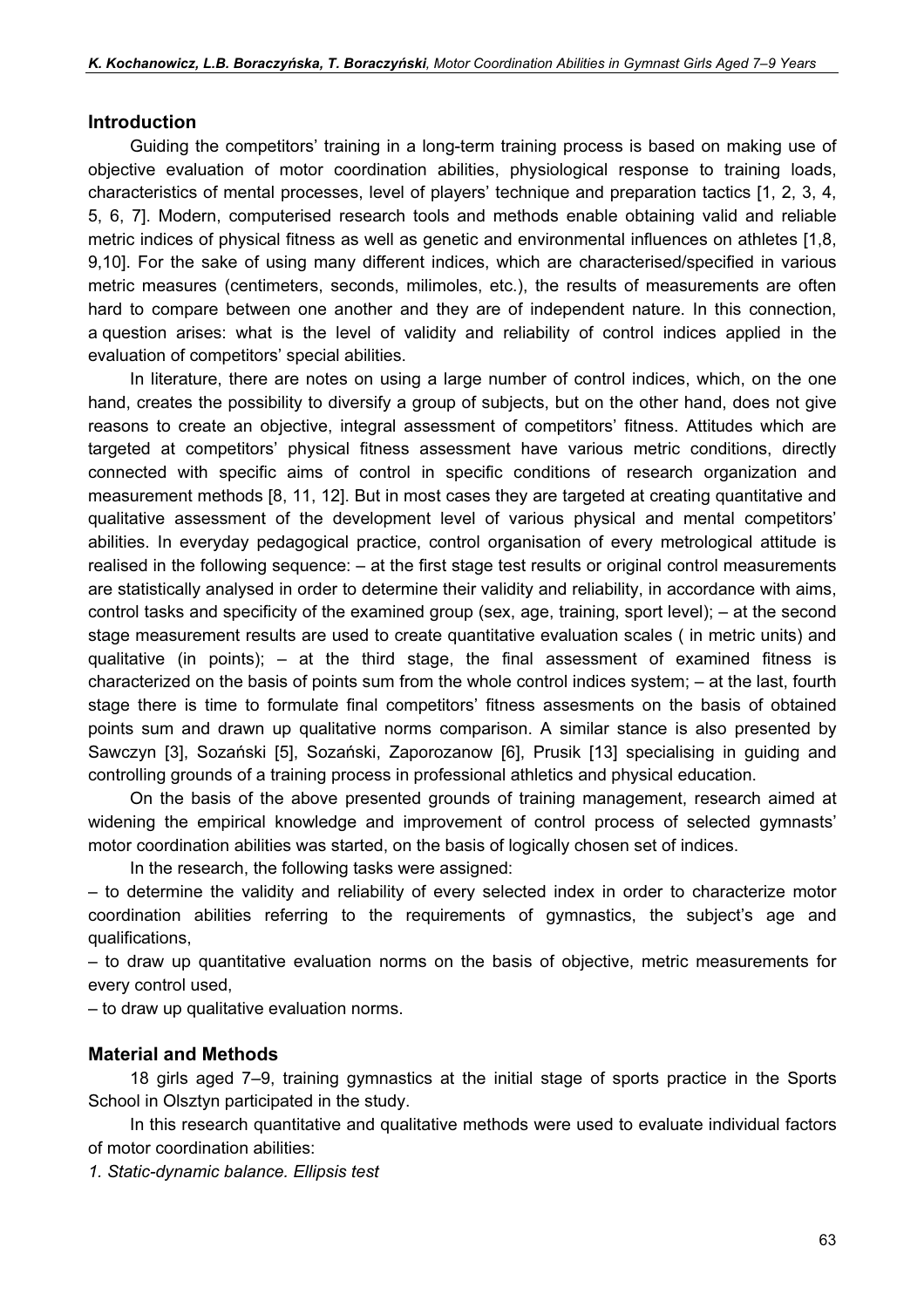The Ellipsis test was taken on a dynamometric platform PLA2-4P, integrated with a tensometric amplifier WTM5 and computer software KKD v. 1.1 (JBA, Poland). This test is based on controlling the position of the centre of body mass using a dynamometric platform. The tested person had to keep the cursor (the centre of body mass) at the point moving along a prefect ellipsis on the screen. The gymnasts performed the test four times, two before and two after labyrinth function stimulation (10 revolutions in a rotation chair for 10 seconds with opened eyes). Mean error was recorded (DB) – absolute value of integral in time function from the difference between the model curve course and the course of the imaging curve. The mean error value was calculated as the quotient of the error value and the time of continuation of the test. In the data analysis mean error before 10 revolutions round the vertical body axis ( $DB_1$ ) and after revolutions ( $DB_2$ ) was taken.

2. Static balance. Flamingo balance test (FLB)

In this test, the subject had to keep balance for 1 minute standing on a 3-cm-wide slat along its axis, handling the other foot of the leg bended in knee joint. The result of the test was a number of steppings on slat, needed to keep balance in standing on the batten/slat for 1 minute.

3. Global coordination test (GC) according to Starosta [14, 15].

Subjects were obliged to do a maximal revolution round the longitudinal body axis with both feet jump. 3 rehearsals were performed with revolutions to the right side and 3 rehearsals with revolutions to the left side. The result of the test was a sum (S) of the best result of revolution to the right side (P) and to the left side (L). The sum was treated as a measure of the global motion coordination level.

The results were statistically analysed by ANOVA method, making use of software Statistica 7.1 (StatSoft, USA) packet. To characterize the links between the obtained results Spearman rank correlation analysis –  $R_s$  was used. In order to draw up profiles, quantitative and qualitative criteria as well as the T scale were made on the basis of sport metrologic requirements [8, 16, 17]. Correlation links were specified, which allowed us to quantitatively determine validity measure of every index. The quantity of Spearman rank correlation coefficient  $(R_s)$  for every index in the total/global correlation matrix constituted the validity criterion (Tab. 3).

### Results and Discussion

General research methodology consisted in an empirical presentation of possibilities of making use of individual indices to evaluate motor coordination abilities in women's gymnastics.

The initial analysis of results enabled statistical methods for next operations in the progress of solving consecutive research tasks. Table 1 shows that in each of the five control indices there was high diversity in results; variation coefficient values were situated in a range of V%=13.0–61.3. This presents a very high variation in the level of coordination abilities in the group of examined gymnasts. Diversed calendary age of examined gymnasts, which was situated in a range 7–9 years of age, undoubtedly affected high variation results. Moreover, it has to be considered that the examined gymnasts were in the period of dynamic biological development. The other causes of high diversity in the results in the examined group could result from time training difference, motor predispositions and technique skills. In the index defining reaction to labyrinth functions stimulation in the test evaluating the level of abilities controlling body balance  $(DB_2-DB_1)$  the obtained results, indicated the usefulness of that test only in groups of similar age, time training and level of sport advance.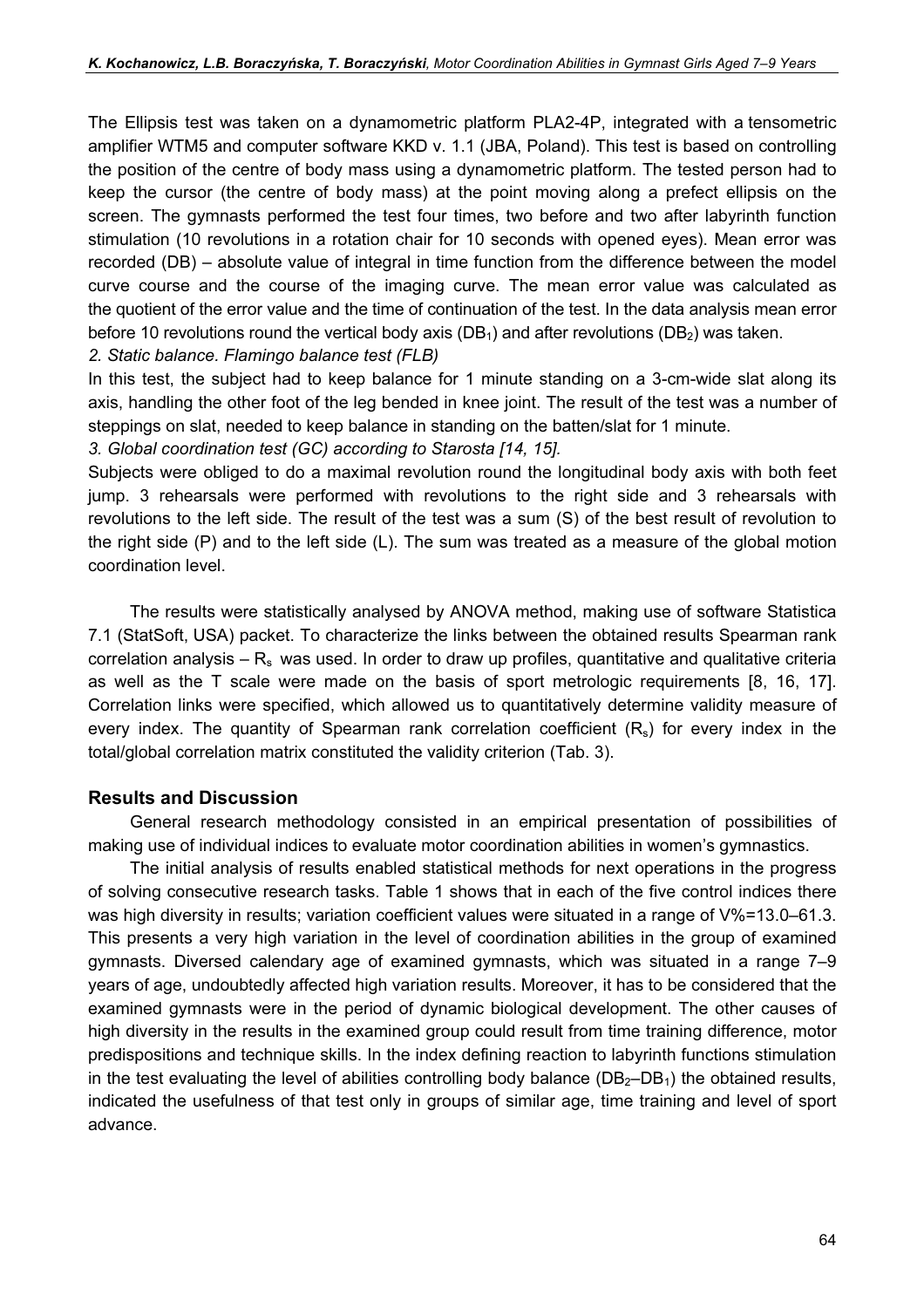| Sub       | Age  | DB <sub>1</sub> | R <sub>1</sub> | DB <sub>2</sub> | R2                      | DB <sub>2</sub><br>DB <sub>1</sub> | R <sub>3</sub> | <b>FLB</b>     | R <sub>4</sub> | GC         | R <sub>5</sub> | $\Sigma R$ | <b>FR</b>               |
|-----------|------|-----------------|----------------|-----------------|-------------------------|------------------------------------|----------------|----------------|----------------|------------|----------------|------------|-------------------------|
|           | yrs  | mm/s            |                | mm/s            |                         | mm/s                               |                | 1/60s          |                | $(^\circ)$ |                |            |                         |
| EM        | 9.8  | 29.5            | 6              | 41.0            | 10                      | 11.6                               | 13             | 3              | $\mathbf{1}$   | 680        | 9              | 39         | 8                       |
| <b>JE</b> | 9.8  | 22.3            | $\overline{2}$ | 25.6            | $\mathbf{1}$            | 3.3                                | 8              | $\overline{4}$ | $\mathfrak{S}$ | 670        | 10             | 24         | $\mathbf 1$             |
| MK        | 9.5  | 26.6            | $\overline{4}$ | 34.5            | 8                       | 7.9                                | 11             | 4              | $\overline{4}$ | 710        | 4.5            | 31.5       | $\overline{\mathbf{4}}$ |
| <b>SM</b> | 9.5  | 31.9            | 10             | 31.3            | 5                       | $-0.6$                             | 4              | 5              | 5              | 710        | 4.5            | 28.5       | $\overline{2}$          |
| <b>RS</b> | 9.2  | 65.2            | 18             | 87.5            | 18                      | 22.3                               | 17             | 8              | 8              | 625        | 13             | 74         | 16.5                    |
| SN        | 9.2  | 29.8            | $\overline{7}$ | 45.1            | 11                      | 15.3                               | 15             | 8              | 8              | 705        | 6              | 47         | 11                      |
| <b>SM</b> | 9.2  | 19.4            | $\mathbf{1}$   | 29.7            | $\overline{\mathbf{4}}$ | 10.4                               | 12             | 6              | $6\phantom{1}$ | 630        | 12             | 35         | 6.5                     |
| <b>SM</b> | 9.0  | 39.0            | 14             | 45.9            | 12                      | 7.0                                | 9              | 3              | $\overline{2}$ | 695        | $\overline{7}$ | 44         | 10                      |
| <b>JG</b> | 8.6  | 31.8            | 9              | 32.3            | $\overline{7}$          | 0.5                                | 5              | 9              | 10,5           | 720        | 3              | 34.5       | 5                       |
| <b>PK</b> | 8.3  | 30.3            | 8              | 31.4            | 6                       | 1.1                                | 6              | 13             | 14             | 690        | 8              | 42         | 9                       |
| PA        | 7.8  | 42.1            | 15             | 55.0            | 15                      | 12.9                               | 14             | 11             | 13             | 740        | $\mathbf{1}$   | 58         | 13                      |
| BA        | 7.5  | 25.5            | 3              | 28.5            | 3                       | 3.0                                | $\overline{7}$ | 15             | 15             | 725        | $\overline{2}$ | 30         | 3                       |
| KS        | 7.5  | 34.3            | 12             | 26.5            | $\overline{2}$          | $-7.9$                             | $\overline{2}$ | 8              | 8              | 655        | 11             | 35         | 6.5                     |
| <b>BN</b> | 7.5  | 60.4            | 16             | 52.2            | 13                      | $-8.3$                             | 1              | 23             | 18             | 555        | 15             | 63         | 15                      |
| <b>RZ</b> | 7.4  | 60.9            | 17             | 53.3            | 14                      | $-7.6$                             | 3              | 9              | 10,5           | 550        | 16             | 60.5       | 14                      |
| FA        | 7.3  | 27.6            | $\overline{5}$ | 35.2            | 9                       | 7.6                                | 10             | 21             | 17             | 590        | 14             | 55         | 12                      |
| JD        | 7.3  | 31.9            | 11             | 63.1            | 17                      | 31.2                               | 18             | 19             | 16             | 435        | 18             | 80         | 18                      |
| МK        | 7.0  | 36.7            | 13             | 56.1            | 16                      | 19.4                               | 16             | 10             | 12             | 525        | 17             | 74         | 16.5                    |
| M         | 8.4  | 35.8            |                | 43.0            |                         | 7.2                                |                | 9.9            |                | 645.0      |                |            |                         |
| <b>SD</b> | 1.0  | 13.3            |                | 16.1            |                         | 10.7                               |                | 6.1            |                | 83.6       |                |            |                         |
| min       | 7.0  | 19.4            |                | 25.6            |                         | $-8.3$                             |                | 3.0            |                | 435.0      |                |            |                         |
| max       | 9.8  | 65.2            |                | 87.5            |                         | 31.2                               |                | 23.0           |                | 740.0      |                |            |                         |
| V %       | 11.8 | 37.2            |                | 37.4            |                         | 149.2                              |                | 61.3           |                | 13.0       |                |            |                         |

Tab. 1. The results of coordination tests and rankings of gymnasts aged 7–9 years (n=18)

Sub – subject; DB<sub>1</sub> – dynamic balance before rotation; DB<sub>2</sub> – dynamic balance after rotation; FLB – flamingo balance; GC – global coordination; R1,2,3,4,5 – ranking…; ΣR – sum of rankings; FR – final ranking.

| Tab. 2. Coordination tests results of motor coordination abilities of gymnasts aged 9.3 ( $n=9$ ) and 7.5 y. ( $n=9$ ) |  |
|------------------------------------------------------------------------------------------------------------------------|--|
|------------------------------------------------------------------------------------------------------------------------|--|

|       | Age | DB <sub>1</sub> | R <sub>1</sub> | DB <sub>2</sub> | R <sub>2</sub> | $DB_2-DB_1$ | R <sub>3</sub> | <b>FLB</b> | R <sub>4</sub> | GC         | R <sub>5</sub> | $\Sigma$ R | <b>FR</b> |
|-------|-----|-----------------|----------------|-----------------|----------------|-------------|----------------|------------|----------------|------------|----------------|------------|-----------|
|       | yrs | mm/s            |                | mm/s            |                | mm/s        |                | 1/60s      |                | $(^\circ)$ |                |            |           |
| М     | 9.3 | 32.8            | 7.9            | 41.4            | 8.4            | 8.6         | 10.4           | 5.6        | 5.3            | 682.8      | 7.7            | 39.7       | 7.1       |
| SD    | 0.4 | 13.4            | 5.6            | 18.6            | 5.0            | 7.3         | 4.4            | 2.3        | 3.1            | 35.0       | 3.5            | 14.7       | 4.9       |
| min   | 8.6 | 19.4            | 1.0            | 25.6            | 1.0            | $-0.6$      | 4.0            | 3.0        | 1.0            | 625.0      | 3.0            | 24.0       | 1.0       |
| max   | 9.8 | 65.2            | 18.0           | 87.5            | 18.0           | 22.3        | 17.0           | 9.0        | 10.5           | 720.0      | 13.0           | 74.0       | 16.5      |
| $V\%$ | 4.1 | 40.9            | 70.4           | 45.0            | 59.5           | 84.8        | 41.8           | 41.4       | 59.4           | 5.1        | 46.0           | 37.1       | 68.6      |
| M     | 7.5 | 38.8            | 11.1           | 44.5            | 10.6           | 5.7         | 8.6            | 14.3       | 13.7           | 607.2      | 11.3           | 55.3       | 11.9      |
| SD    | 0.4 | 13.3            | 4.9            | 14.0            | 5.7            | 13.6        | 6.3            | 5.5        | 3.2            | 102.1      | 6.4            | 16.9       | 4.9       |
| min   | 7.0 | 25.5            | 3.0            | 26.5            | 2.0            | $-8.3$      | 1.0            | 8.0        | 8.0            | 435.0      | 1.0            | 30.0       | 3.0       |
| max   | 8.3 | 60.9            | 17.0           | 63.1            | 17.0           | 31.2        | 18.0           | 23.0       | 18.0           | 740.0      | 18.0           | 80.0       | 18.0      |
| V%    | 4.9 | 34.2            | 44.0           | 31.4            | 54.2           | 237.9       | 73.5           | 38.4       | 23.4           | 16.8       | 56.2           | 30.6       | 41.0      |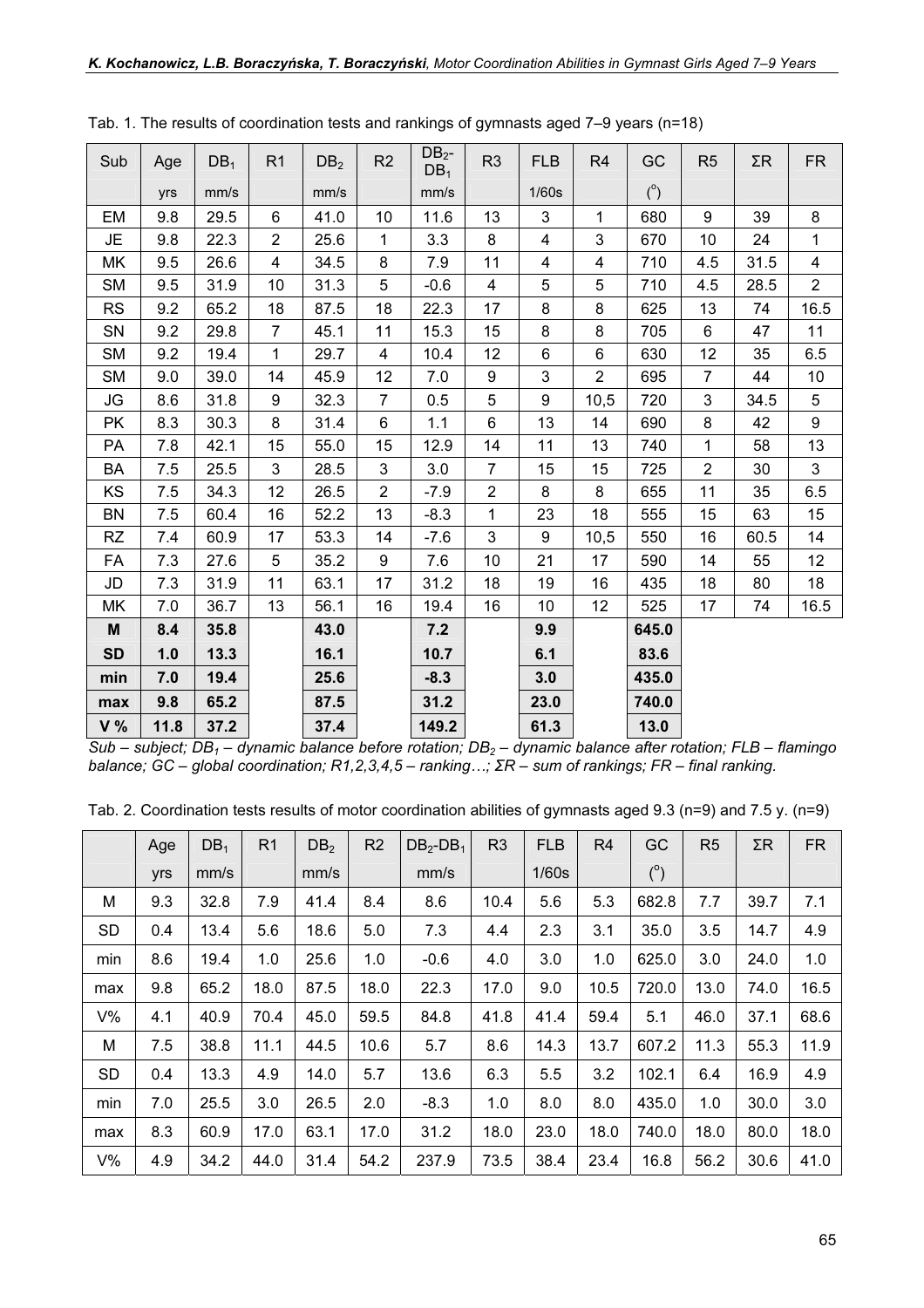Stimulation by revolutions round the vertical axis of the labyrinth body function led to a decrease in the dynamic balance index in subjects to 16.7% (M1=35.8; M2=43.0 mm/s), but high standard deviation values (SD1=13.3; SD2=16.1 mm/s) and high variation in measures at rest and after stimulation (V%=37.2; 37.4) did not reveal statistically significant influence of the applied load on the level of abilities controlling body balance on the basis of the t criterion (t=1.33, p>0.05).

A similar link took place also in the Flamingo test (FLB). Statistical parameters of the entire group (n=18) showed clear deviation from general Gauss requirements. The results presented in Table 2 showed that mean values of older gymnasts (M=5.6; SD=2.3) and the younger ones (M=14.3; SD=5.5) were spread on a logically specified scale in extreme ranges. It follows that in the Flamingo test distinct diversity in gymnasts' results being in various calendar age took place. Older gymnasts made from 3 to 9 errors, the younger ones from 11 to 16 errors.

In the remaining tests a link between results of measurements and subjects' age was affirmed. One should take a note of a fact that in the global ranking classification (n=18), some of the younger gymnasts achieved 2, 5, 6, 8 position, others from among the older gymnasts achieved 9, 10, 16 position. It proves a diversed level of motor coordination abilities both of the older and the younger gymnasts.

The results of the static-dynamic balance test (Ellipsis test) confirms a high diversity in control values of indices regardless of the age of the examined gymnasts. For instance, in  $DB<sub>2</sub>$  indice results of dynamic balance after labyrinth function stimulation in the older gymnasts were situated in ranges 25.6 – 87.5 mm/s, and in the younger ones 26.5-63.1 mm/s.

Different conclusions come from the analysis of results in the global motor coordination test (GC test). Older gymnasts obtained a definitely better result, and the variation coefficient of the value was definitely lower coming only to 5.1%, while in the younger group it came to 16.8%. This proves a distinct impact of age on results obtained in this test. The level of coordination abilities in two age groups specified in individual tests was a basis to draw up logical criteria and evaluation norms. The next step in the analysis of results was to determine the purposefulness of using individual indices to objectively assess the gymnasts' coordination abilities. A method of research correlation links between results in individual indices was used, and global gymnasts' ranking was drawn up on the basis of obtained points sum (Tab.3).

|                |                                                         |                 | 2               | 3           | $\overline{4}$ | 5         |
|----------------|---------------------------------------------------------|-----------------|-----------------|-------------|----------------|-----------|
|                | Indicators                                              | DB <sub>1</sub> | DB <sub>2</sub> | $DB_2-DB_1$ | <b>FLB</b>     | GC        |
|                | Dynamic balance $(DB_1)$                                | х               |                 |             |                |           |
| 2              | Dynamic balance after 10 revolutions (DB <sub>2</sub> ) | $0.717***$      | х               |             |                |           |
| 3              | Stability index $(DB_2 - DB_1$ )                        | 0.055           | $0.540*$        | X           |                |           |
| $\overline{4}$ | Flamingo balance (FLB)                                  | 0.237           | 0.285           | 0.077       | X              |           |
| 5              | Global coordination (GC)                                | 0.297           | 0.415           | 0.145       | 0.283          | X         |
| 6              | Final ranking (FR)                                      | $0.685***$      | $0.904***$      | 0.441       | $0.505*$       | $0.646**$ |

Tab. 3. Correlation link between indices of coordination abilities in gymnasts aged 7-9 years (n=18)

Simultaneously, it was considered that in connection with little number of subjects and high results diversity between subjects in every index, correlation analysis results should be treated cautiously. For this reason, the research results showed statistically significant correlations between dynamic balance indices at rest  $(DB<sub>1</sub>)$  and dynamic balance after stimulation by revolutions round the vertical body axis (DB<sub>2</sub>) (R<sub>s</sub>=0.717). They characterise the same ability to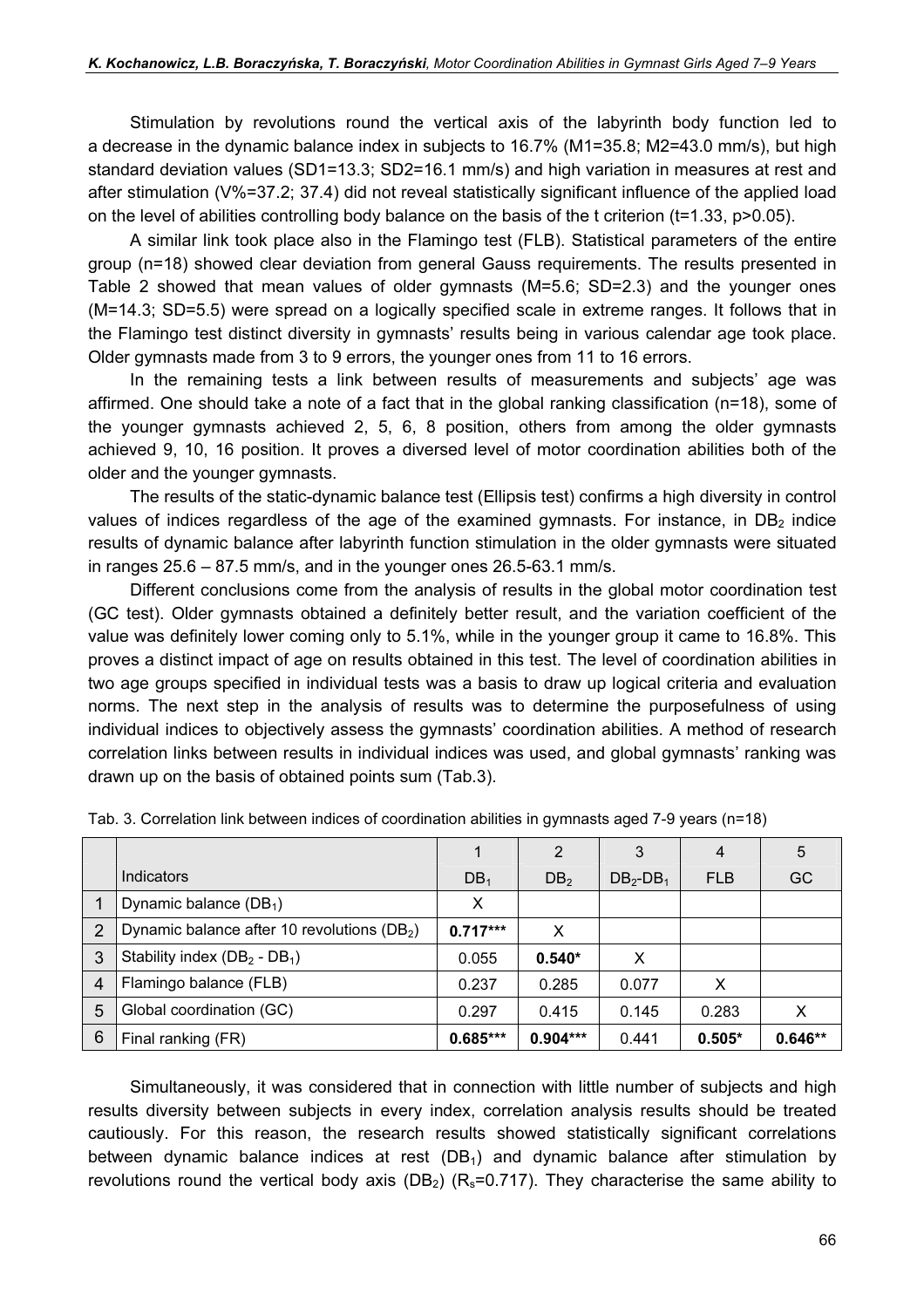control location of the whole body in space in dynamic conditions. That coordination ability has been confirmed by a statistically significant link with the measurements stability index after labyrinth function –  $DB_2-DB_1$  (R<sub>s</sub>=0.540). It follows that in the structure of indices characterising body balance control, index  $DB<sub>2</sub>$  can be considered as valid and specific to gymnastics conditions, where competitors perform a lot of exercises having a crucial impact on labyrinth function stimulation. The ability to control balance in dynamic conditions after stimulation impacts the most essentially the other coordination abilities, which shows a very high value of the correlation coefficient with global ranking drawn up on the basis of ranking points sum obtained in five indices  $(R_s=0.904)$ .

It is worth emphasizing correlation links of the global rank (GR), the Flamingo test (FLB) results and the global motor coordination test (GC). Starosta's test results depend on various, important mechanisms of the sensorimotor system, which clearly impacts complex coordination abilities qualification of subjects ( $R_s$ =0.646), like the ability to keep balance in the static Flamingo test (FLB) conditions ( $R_s$ =0.505). Table 3 shows the gymnasts' results in FLB and GC tests, which turned out to be weakly dependent on one another, as was the case with other indices of the dynamic balance at rest and after stimulation. Coefficients correlation values between these indices were situated in ranges 0.055-0.415 and were not statistically significant (p>0.05).

On the basis of the results of correlation analysis, it can be affirmed that in gymnasts aged 9.3 and 7.5 the structure of coordination abilities was characterised by complex links of sensorimotor system mechanisms, which impact the validity and efficiency of free motions in every test used in the study. The research results presented in objective metric quantities and correlation coefficients gives the basis to state that objective evaluation of motor coordination abilities in gymnasts aged 7-9 is possible by complex evaluation taking into consideration a static and dynamic character of indices in resistance and non-resistance conditions (body contact with ground – support phase as well as air phase). On the basis of results presented in Tables 1–3, and also data from literature on biological characteristics and individual development pace of children, quantitative and qualitative norms of coordination abilities evaluation of gymnasts in two age categories – 9.3 and 7.5 were drawn up (Tab. 4 and 5).

| Level                                                                 | <b>Points</b>  |        | DB <sub>2</sub> |       | <b>GC</b>                                                                      | <b>FLB</b>     |
|-----------------------------------------------------------------------|----------------|--------|-----------------|-------|--------------------------------------------------------------------------------|----------------|
| High<br>Above<br>average<br>Average<br><b>Below</b><br>average<br>Low | 10             | $-5.1$ | 4.2             | 770.3 | 752.8                                                                          | 0              |
|                                                                       | 9              | 4.2    | 13.5            | 752.8 | 735.3                                                                          | 1              |
|                                                                       | 8              | 13.5   | 22.8            | 735.3 | 717.8                                                                          | $\overline{2}$ |
|                                                                       | 7              | 22.8   | 32.1            | 717.8 | 3<br>700.3<br>$\overline{4}$<br>682.8<br>5<br>665.3<br>$6\phantom{1}$<br>647.8 |                |
|                                                                       | $\,6$          | 32.1   | 41.4            | 700.3 |                                                                                |                |
|                                                                       | 5              | 41.4   | 50.7            | 682.8 | 7<br>630.3<br>8<br>612.8<br>9<br>595.3                                         |                |
|                                                                       | $\overline{4}$ | 50.7   | 60              | 665.3 |                                                                                |                |
|                                                                       | 3              | 60     | 69.3            | 647.8 |                                                                                |                |
|                                                                       | $\overline{2}$ | 69.3   | 78.6            | 630.3 |                                                                                |                |
|                                                                       | 1              | 78.6   | 87.9            | 612.8 |                                                                                |                |

Tab. 4. Quantitative and qualitative criteria of coordination abilities in gymnasts aged 9.3 (n=9)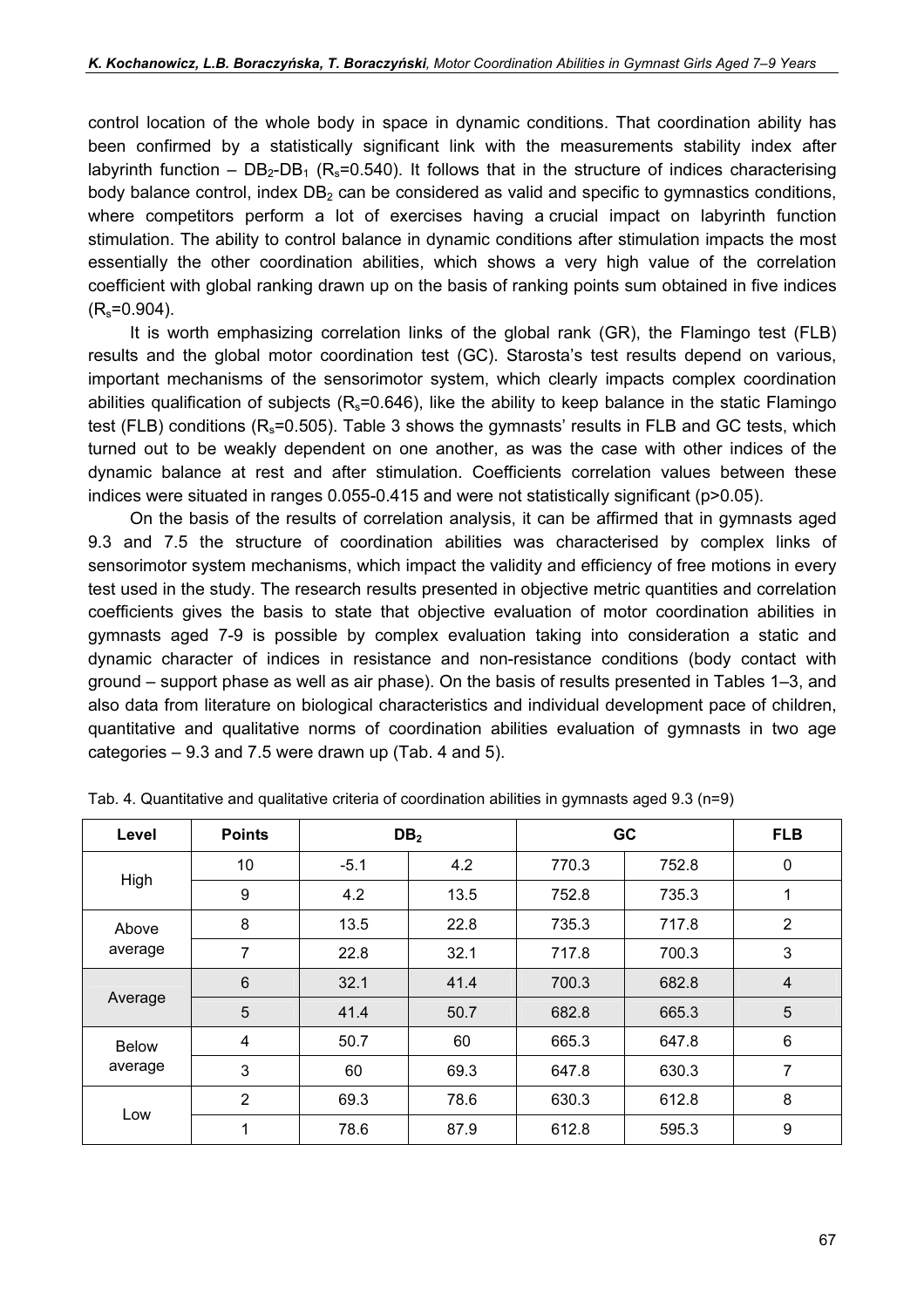| Level        | <b>Points</b>   |      | DB <sub>2</sub> |       | <b>GC</b> |                                                                                                                                                       |     |
|--------------|-----------------|------|-----------------|-------|-----------|-------------------------------------------------------------------------------------------------------------------------------------------------------|-----|
|              | 10              | 9.5  | 16.5            | 862.5 | 811.4     | 0.6                                                                                                                                                   | 3.3 |
| High         | 9               | 16.5 | 23.5            | 811.4 | 760.4     | <b>FLB</b><br>6.1<br>3.3<br>6.1<br>8.8<br>11.6<br>8.8<br>11.6<br>14.3<br>17.1<br>14.3<br>17.1<br>19.8<br>22.6<br>19.8<br>25.3<br>22.6<br>28.1<br>25.3 |     |
| Above        | 8               | 23.5 | 30.5            | 760.4 | 709.3     |                                                                                                                                                       |     |
| average      | 7               | 30.5 | 37.5            | 709.3 | 658.3     |                                                                                                                                                       |     |
|              | $6\phantom{1}6$ | 37.5 | 44.5            | 658.3 | 607.2     |                                                                                                                                                       |     |
| Average      | 5               | 44.5 | 51.5            | 607.2 | 556.2     |                                                                                                                                                       |     |
| <b>Below</b> | 4               | 51.5 | 58.5            | 556.2 | 505.1     |                                                                                                                                                       |     |
| average      | 3               | 58.5 | 65.5            | 505.1 | 454.1     |                                                                                                                                                       |     |
|              | $\overline{2}$  | 65.5 | 72.5            | 454.1 | 403.0     |                                                                                                                                                       |     |
| Low          | 1               | 72.5 | 79.5            | 403.0 | 352.0     |                                                                                                                                                       |     |

| Tab. 5. Quantitative and qualitative criterions of coordination abilities in gymnasts aged 7.5 ( $n=9$ ) |  |  |  |  |
|----------------------------------------------------------------------------------------------------------|--|--|--|--|
|                                                                                                          |  |  |  |  |

Tables 4 and 5 present qualitative criteria of the assessment of gymnasts' coordination evaluation in terms a "high", "average" and "low" level on the basis of results from quantitative measurements in five control indices. For instance, in order to obtain a "high" result in  $DB<sub>2</sub>$  indice, a younger age gymnast – 7.5±0.4 has to obtain a result below 23.5 mm/s; a gymnast at the age of 9.3±0.4 to obtain the same qualitative assessment has to obtain a result below 13.5 mm/s.

Analogously, quantitative and qualitative norms of evaluation for two age groups were drawn up with reference to the remaining two tests used to evaluate coordination abilities of the examined gymnasts. The analysis of quantitative, metric measurements, presented in the above-mentioned tables shows that every single index reflects a specific feature of the sensorimotor system, individually developed in every gymnast.

That assumption allows affirming the purposefulness of using a complex attitude to evaluate gymnasts' coordination abilities on the basis of an average number of points obtained in the three control tests  $(DB_2+GC+FLB)/3$ . Total points obtained on the basis of the above-mentioned algorithm create the possibility of an objective, complex evaluation of coordination abilities in quantitative units of measurements, while the average points number with reference to qualitative criteria presented in Tables 4 and 5 creates the possibility of a complex, quantitatively-qualitative evaluation of coordination abilities in gymnasts aged 7–9.

#### **Conclusions**

In many scientific studies a heterogenous and complex character of motor coordination abilities is pointed out [2, 13, 19, 20]. They disclose its direct impact on the efficiency in various kinds of activities displayed in everyday actions, specialist activity and sport activity. That complexity, as well as the distinctness of the exploration aims, make it difficult to apply valid and reliable research methods and procedures. Distinctness of control indices and differences in software often do not give possibilities of obtaining results comparison in various centers. But they allow presenting certain tendencies in individual development or correlations between indices. The above-mentioned research showed some conformities with research results presented by Kochanowicz [2], Sawczyn [3], Prusik [13], Starosta [14] and others; still, they show a high diversity among examined gymnasts and age groups. On the basis of objective quantitative and qualitative information obtained in the research, a valid and reliable selection of indices useful for objective evaluation of coordination abilities in gymnasts at an initial stage of general preparation was made.